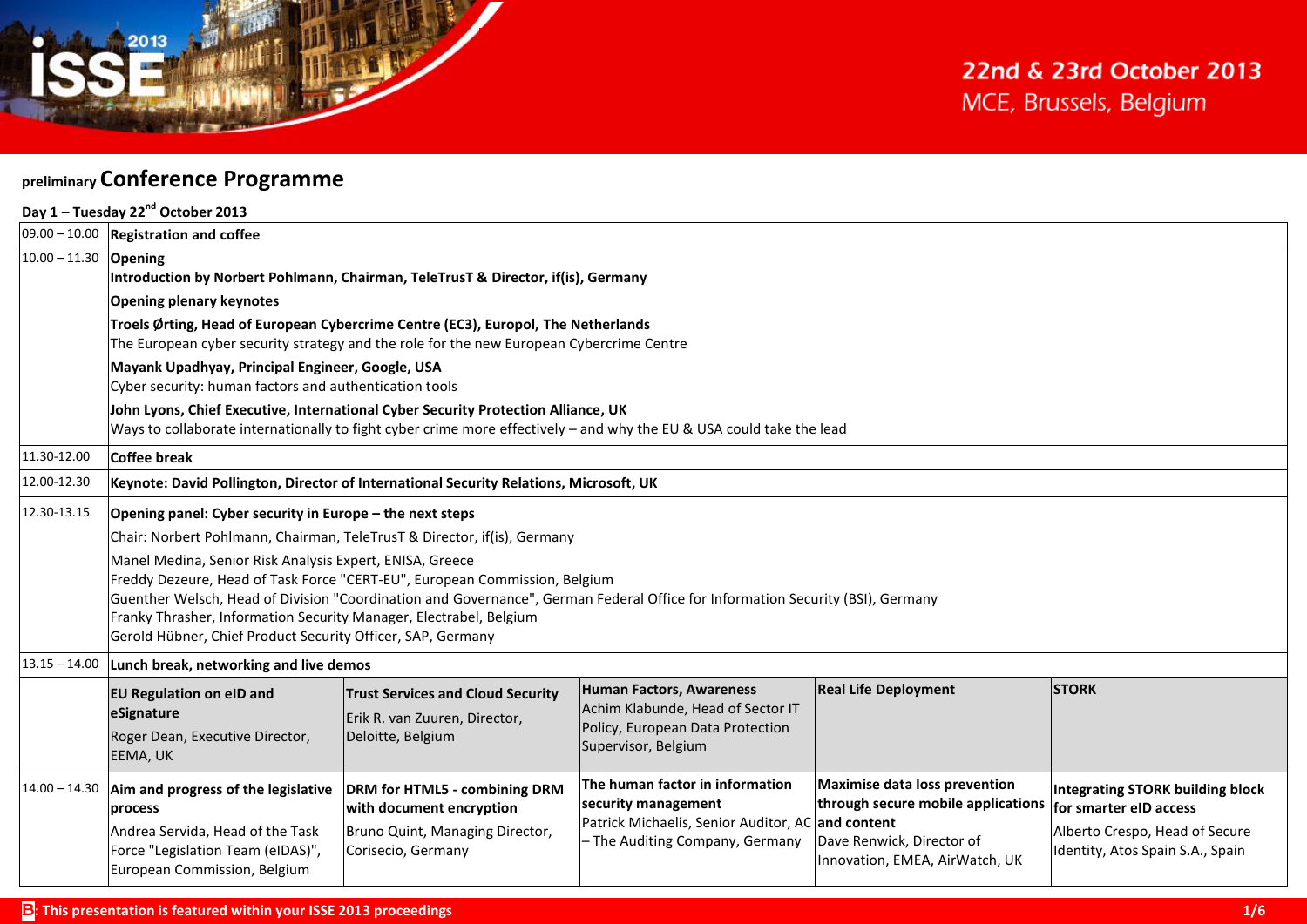| $14.30 - 15.00$ | <b>Implementation: single European</b><br>market for eldentity<br>Kim Nguyen, Managing Director D-<br>Trust GmbH, Chief Scientist Security, Andreas Speier, Research Assistant,<br>Bundesdruckerei, Germany                                                                                                                                                                                                                                                                        | Draft of a dynamic malware<br>detection system on trustworthy<br>endpoints <b>B</b><br>Institute for Internet Security,<br>Westphalian University of Applied<br>Sciences Gelsenkirchen, Germany | Bridging the gap - consumerization<br>in a regulated ecosystem<br>Nader Henein, Director, Advisory<br>Division, Product Security,<br>BlackBerry, UK                                                                                       | Attackers now aim for your<br>privileged access<br>Dries Robberechts, Regional Sales<br>Engineer Benelux, CyberArk,<br>Belgium | Breaking new ground in STORK 2.0<br>- mandates and business services<br>Herbert Leitold, Head of Graz<br>division, A-SIT, Austria                                  |  |
|-----------------|------------------------------------------------------------------------------------------------------------------------------------------------------------------------------------------------------------------------------------------------------------------------------------------------------------------------------------------------------------------------------------------------------------------------------------------------------------------------------------|-------------------------------------------------------------------------------------------------------------------------------------------------------------------------------------------------|-------------------------------------------------------------------------------------------------------------------------------------------------------------------------------------------------------------------------------------------|--------------------------------------------------------------------------------------------------------------------------------|--------------------------------------------------------------------------------------------------------------------------------------------------------------------|--|
| $15.00 - 15.30$ | Notification concept = leveling of<br>security?<br>Jos Dumortier, University Professor -<br>ICT Lawyer, KU Leuven, Belgium                                                                                                                                                                                                                                                                                                                                                         | Sec2: secure mobile solution for<br>distributed public cloud storages<br>Andreas Philipp, Head Sales HSM,<br>Utimaco Safeware AG, Germany                                                       | Social media - a fictive dialogue<br>between a Chief Marketing Officer<br>and a Chief Security Officer<br>Klaus Schimmer, Information<br>Security Officer, SAP, Germany<br>Julia Langlouis, Information Security<br>Officer, SAP, Germany | Government-grade<br>communications security for<br><b>Europe</b><br>Hans-Christoph Quelle, CEO,<br>Secusmart GmbH, Germany     |                                                                                                                                                                    |  |
| $15.30 - 16.00$ | <b>Coffee break</b>                                                                                                                                                                                                                                                                                                                                                                                                                                                                |                                                                                                                                                                                                 |                                                                                                                                                                                                                                           |                                                                                                                                |                                                                                                                                                                    |  |
| $16.00 - 17.00$ | Plenary panel: trust services for Europe - economical, technical and legal perspectives<br>Chair: Andrea Servida, Head of the Task Force "Legislation Team (eIDAS)", European Commission, Belgium<br>Andreas Weiss, Managing Director, EuroCloud Europe, Luxembourg<br>Arno Fiedler, CEO, Nimbus Technologieberatung GmbH, Germany<br>Christiaan van der Valk, CEO, TrustWeaver, Sweden<br>Ilias Chantzos, Senior Director EMEA, Global CIP and Privacy Advisor, Symantec, Belgium |                                                                                                                                                                                                 |                                                                                                                                                                                                                                           |                                                                                                                                |                                                                                                                                                                    |  |
|                 | <b>Regulation &amp; Policies today</b><br>Manel Medina, Senior Risk Analysis<br>Expert, ENISA, Greece                                                                                                                                                                                                                                                                                                                                                                              | eID & Access Management<br>Jacoba Sieders, Advisory Board<br>Member, IDentity.Next, The<br>Netherlands                                                                                          | Data Protection, Data Security and SSEDIC<br><b>Transparency</b><br>Jos Dumortier, University Professor<br>- ICT Lawyer, KU Leuven, Belgium                                                                                               |                                                                                                                                | <b>Age Verification</b>                                                                                                                                            |  |
| $17.00 - 17.30$ | A practical signature policy<br>framework <b>B</b><br>Jon Ølnes, Senior Advisor,<br>Unibridge AS, Norway                                                                                                                                                                                                                                                                                                                                                                           | The evolution of authentication <b>B</b><br>Rolf Lindemann, Senior Director<br>Products & Technology, Nok Nok<br>Labs, Inc., Germany                                                            | <b>Enhancing transparency with</b><br>distributed privacy-preserving<br>logging $\mathbf B$<br>Roel Peeters, Post-Doctoral<br>Researcher, KU Leuven, Belgium                                                                              | <b>Discussion of SSEDIC project</b><br>recommendations and roadmap<br>speakers see next page                                   | <b>Age verification</b><br>Jaap Kuipers, Owner, ID Network,<br>The Netherlands<br>Rachel O'Connell, Independent<br>consultant and founder,<br>GroovyFuture.com, UK |  |

2013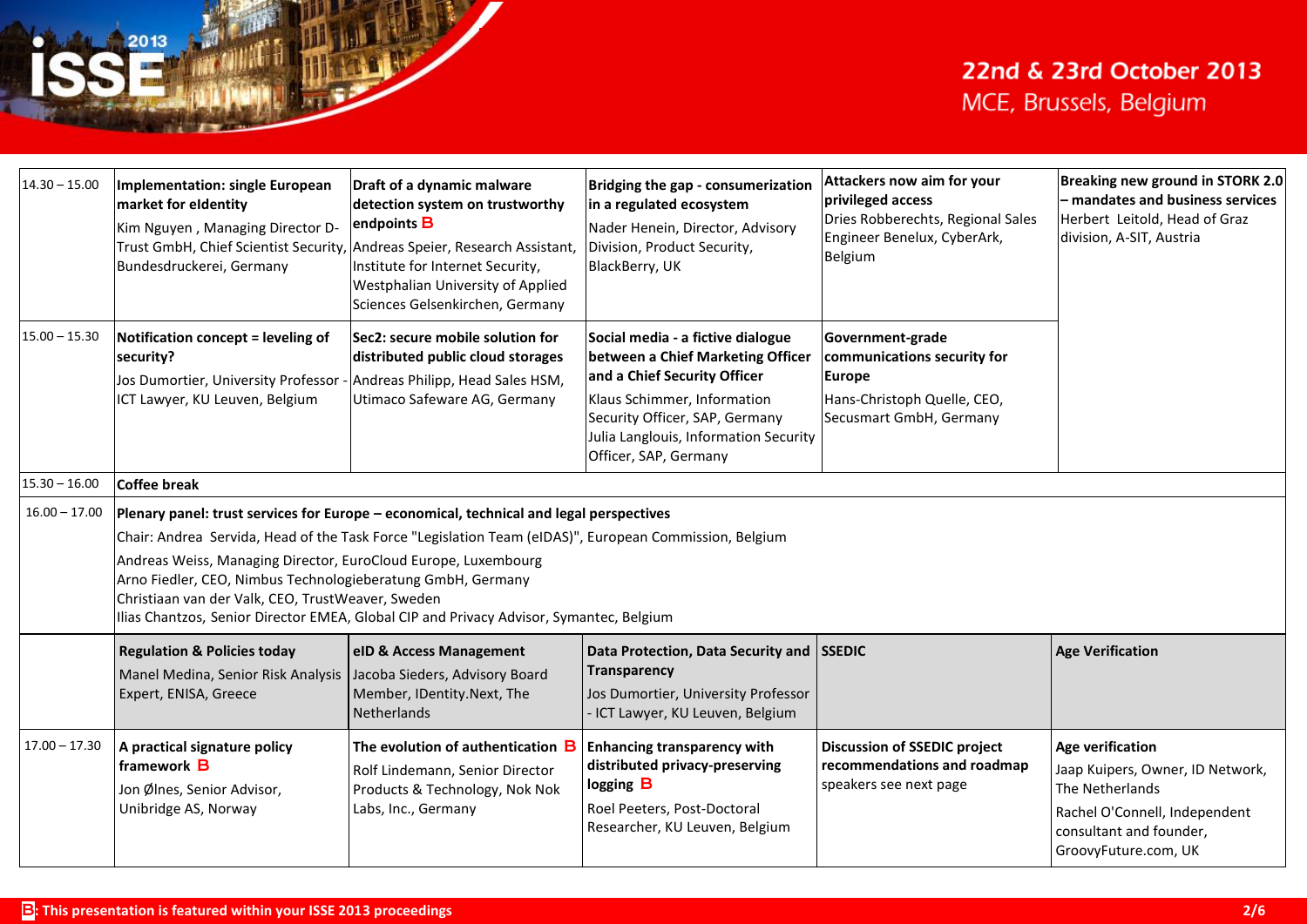| $17.30 - 18.00$ | Facing the upheaval: changing<br>dynamics for security governance<br>in the EU $\bf{B}$<br>Yves Le Roux, Policy Programme<br>Lead, (ISC)2 EMEA Advisory Board,<br>France | <b>Security challenges of current</b><br>federated eID architectures B<br>Libor Neumann, ALUCID Senior<br>Consultant, ANECT a.s., Czech<br>Republic | Data protection and data security<br>by design applied to financial<br>intelligence <b>B</b><br>Paolo Balboni, Scientific Director,<br>European Privacy Association, Italy<br>Udo Kroon, CIO, FIU.NET,<br>Ministry of Security and Justice, The Researcher, Nestor-Lab, Tor<br>Netherlands | <b>Discussion of SSEDIC project</b><br>recommendations and roadmap<br>(continued)<br>Maurizio Talamo, President, Nestor-<br>Lab, Tor Vergata University, Italy<br>Christian Schunck, Senior<br>Vergata University, Italy<br>Jaap Kuipers, Director, ID Network,<br>The Netherlands<br>Steve Pannifer, Head of Delivery,<br>Consult Hyperion, UK<br>Herbert Leitold, Head of Graz<br>division, A-SIT, Austria<br>Jon Shamah, Director, EJ<br>Consultants, UK<br>Hans Graux, ICT Lawyer, time.lex,<br>Belgium | (continued)<br><b>Age verification</b><br>Jaap Kuipers, Owner, ID Network,<br>The Netherlands<br>Rachel O'Connell, Independent<br>consultant and founder,<br>GroovyFuture.com, UK |
|-----------------|--------------------------------------------------------------------------------------------------------------------------------------------------------------------------|-----------------------------------------------------------------------------------------------------------------------------------------------------|--------------------------------------------------------------------------------------------------------------------------------------------------------------------------------------------------------------------------------------------------------------------------------------------|-------------------------------------------------------------------------------------------------------------------------------------------------------------------------------------------------------------------------------------------------------------------------------------------------------------------------------------------------------------------------------------------------------------------------------------------------------------------------------------------------------------|-----------------------------------------------------------------------------------------------------------------------------------------------------------------------------------|
| $18.00 - 18.30$ | <b>Alternative authentication services</b><br>- what do they really provide? <b>B</b><br>Steve Pannifer, Head of Delivery,<br>Consult Hyperion, UK                       | Worldbank's secure eID toolkit for<br>Africa <b>B</b><br>Marc Sel, Director, PwC, Belgium                                                           | A security taxonomy that<br>facilitates protecting an industrial<br>ICT production and how it really<br>provides transparency B<br>Eberhard von Faber, Security<br>Strategy and Executive Consulting,<br>T-Systems, Germany                                                                |                                                                                                                                                                                                                                                                                                                                                                                                                                                                                                             |                                                                                                                                                                                   |

**Day 2 – Wednesday 23 rd October 2013**

09.00 – 09.30 **End User Panel: This end user panel from both the public and private sectors will raise and discuss the current challenges that organisations are facing today. The focus will be in the area of security and each panellist will present their perspective of the challenges facing them and their organisation. The session will then open to the delegates for questions and panel discussion. Delegates will gain a broad overview of the challenges and discuss the solutions.**

Chair: Roger Dean, Executive Director, EEMA, UK

Frank Leyman, Manager International Relations, Fedict, Belgium

Reinhard Posch, CIO, Federal Government, Austria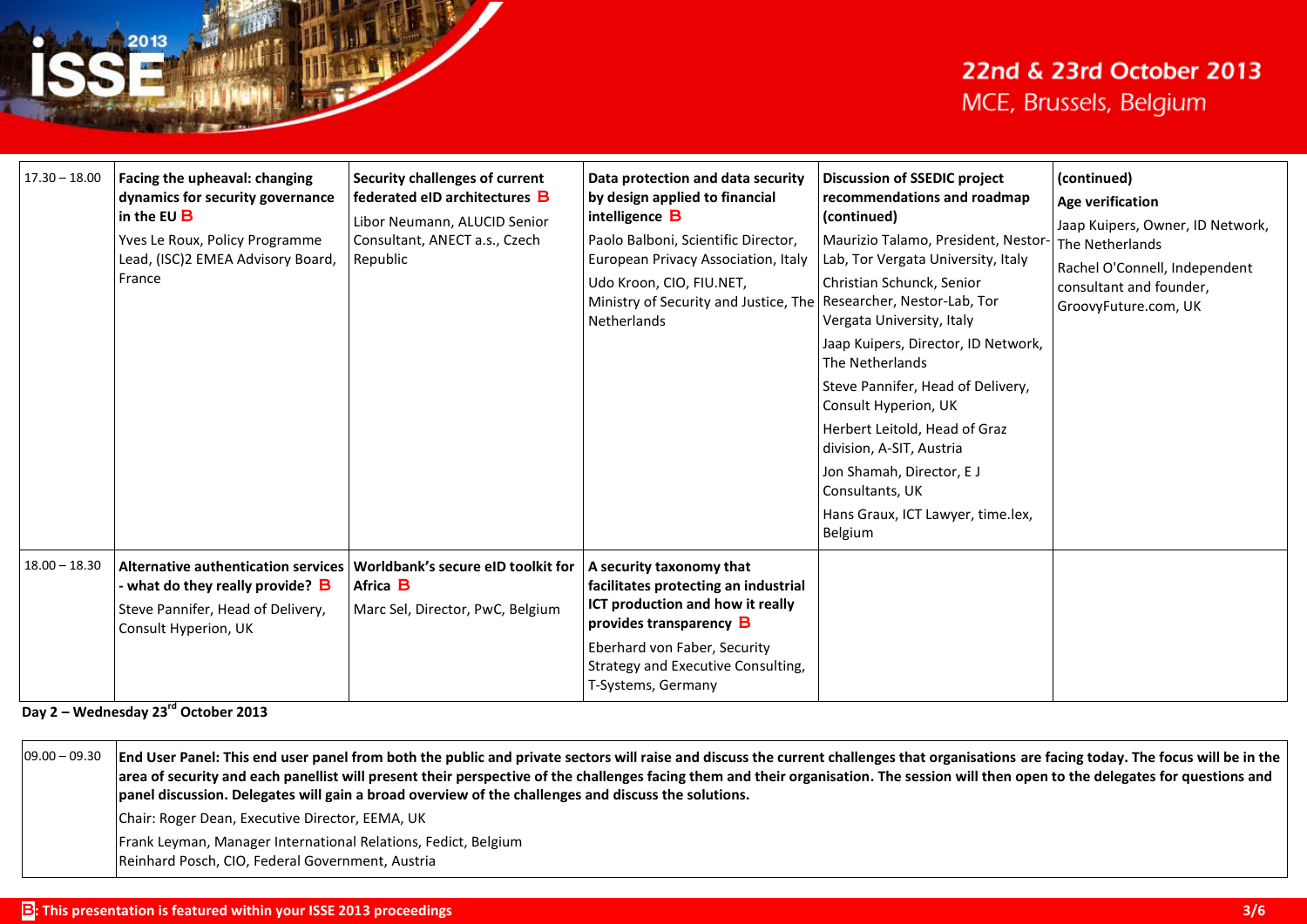| 09.30-<br>10.30 | <b>ENISA Plenary Panel: eSignature and ePayment new landscape</b><br>Chair: Manel Medina, Senior Risk Analysis Expert, ENISA, Greece<br>Gérard Galler, Task Force "Legislation Team (eIDAS)", European Commission, Belgium<br>Philippe Pelle, Retail Financial Services, Consumer Policy and Payment Systems, Corporate Governance & Financial Crime unit, European Commission, Belgium<br>Jordi Aguilà, IT Security Director, CaixaBank, Spain<br>Oscar Molina, European Program Manager, Merchant Risk Council, Spain |                                                                                                                                                                                          |                                                                                                                                                                                                                                          |                                                                                                                                                                                            |                                                                                                                                                                                                                                              |
|-----------------|-------------------------------------------------------------------------------------------------------------------------------------------------------------------------------------------------------------------------------------------------------------------------------------------------------------------------------------------------------------------------------------------------------------------------------------------------------------------------------------------------------------------------|------------------------------------------------------------------------------------------------------------------------------------------------------------------------------------------|------------------------------------------------------------------------------------------------------------------------------------------------------------------------------------------------------------------------------------------|--------------------------------------------------------------------------------------------------------------------------------------------------------------------------------------------|----------------------------------------------------------------------------------------------------------------------------------------------------------------------------------------------------------------------------------------------|
| $10.30 - 11.00$ | Coffee break                                                                                                                                                                                                                                                                                                                                                                                                                                                                                                            |                                                                                                                                                                                          |                                                                                                                                                                                                                                          |                                                                                                                                                                                            |                                                                                                                                                                                                                                              |
|                 | <b>Security Management</b><br>Patrick Michaelis, Senior Auditor,<br>AC - The Auditing Company,<br>Germany                                                                                                                                                                                                                                                                                                                                                                                                               | Cyber Security, Cybercrime, Critical Mobile Security<br>Infrastructures<br>Artem Poryadin, Head of Identity<br>and Access Management, NETS,<br>Norway                                    | Ammar Alkassar, Chairman/Board<br>Member, Sirrix AG/TeleTrusT,<br>Germany                                                                                                                                                                | <b>Future ID</b>                                                                                                                                                                           | <b>Real Life Deployment</b>                                                                                                                                                                                                                  |
| $11.00 - 11.30$ | Economic incentives for cyber<br>security: using economics to design challenge $\, {\bf B} \,$<br>technologies ready for deployment                                                                                                                                                                                                                                                                                                                                                                                     | Digital forensics as a big data<br>Alessandro Guarino, CEO, StudioAG,<br>Italy                                                                                                           | Using trusted tags with NFC<br>smartphones to verify the<br>authenticity, value and ownership<br>of physical items with confidence<br>Philip Hoyer, Director Strategic<br>Solutions, HID Global, UK                                      | <b>Stakeholder perspectives on</b><br>federated identity management in<br><b>Business</b><br>Heiko Roßnagel, Head of<br>Competence Team Identity<br>Management, Fraunhofer IAO,<br>Germany | Security lessons from cyber<br>criminals<br>Jonathan Martin, ArcSight Specialist<br>Team Manager EMEA, HP<br><b>Enterprise Security, UK</b><br>Migchiel de Jong, Software Security<br>Consultant, HP Enterprise Security,<br>The Netherlands |
| $11.30 - 12.00$ | <b>Executive career paths in</b><br>information security management<br>Peter Berlich, Principal Consultant,<br>Birchtree Consulting LLC,<br>Switzerland                                                                                                                                                                                                                                                                                                                                                                 | Security in critical infrastructures -<br>future precondition for operating<br>license? - B<br>Roberto Pillmaier, Principal<br>Consultant, Siemens Enterprise<br>Communications, Germany | <b>Securing communication devices</b><br>via physical unclonable functions<br>(PUFs) B<br>Nicolas Sklavos, Assistant Professor,<br>KNOSSOSnet Research Group,<br><b>Technological Educational Institute</b><br>of Western Greece, Greece | Alberto Crespo, Head of Secure<br>Identity, Atos Spain S.A., Spain<br>Detlef Hühnlein, CEO, ecsec GmbH,<br>Germany                                                                         |                                                                                                                                                                                                                                              |
| $12.00 - 12.30$ | Positioning information security<br>roles, processes and interactions.<br>Dimitrios Papadopoulos,<br>Researcher, Gjovik University<br>College, Norway                                                                                                                                                                                                                                                                                                                                                                   | Top tactics behind today's cyber<br>attacks - IBM X-Force<br>Leslie Horacek, IBM X-Force Threat<br>Response Manager, IBM, Belgium                                                        | <b>Protected software module</b><br>architectures B<br>Job Noorman, Researcher, KU<br>Leuven, Belgium                                                                                                                                    |                                                                                                                                                                                            |                                                                                                                                                                                                                                              |

2013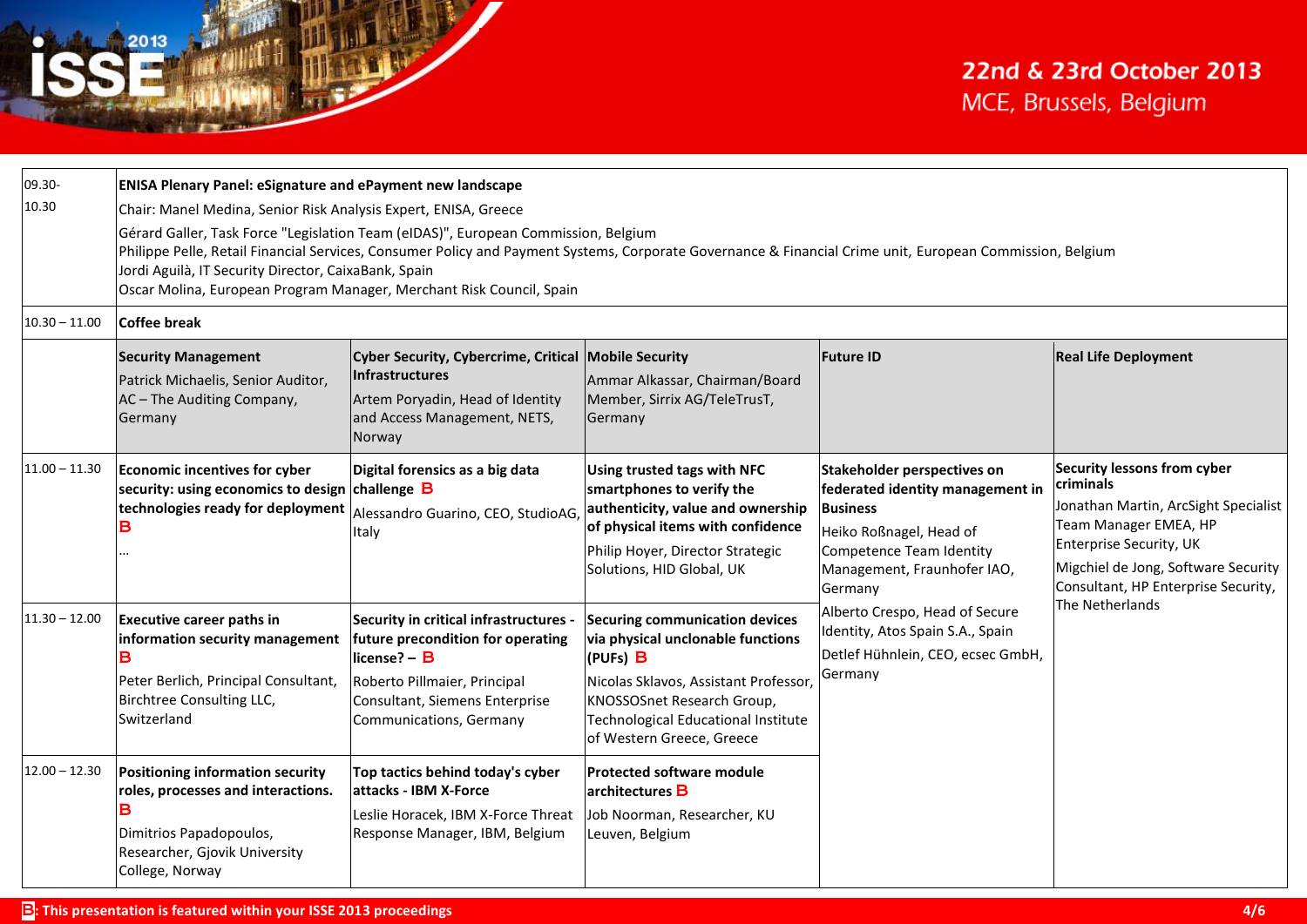| $12.30 - 13.15$                    | Lunch break, networking and live demos                                                                                                                                                                                                 |                                                                                                                                                                                                                                                                                                                                                      |                                                                                                                                                                                                                                                                                        |                                                                                                                                                                                                                                                                                                                                                                                                                                                    |  |
|------------------------------------|----------------------------------------------------------------------------------------------------------------------------------------------------------------------------------------------------------------------------------------|------------------------------------------------------------------------------------------------------------------------------------------------------------------------------------------------------------------------------------------------------------------------------------------------------------------------------------------------------|----------------------------------------------------------------------------------------------------------------------------------------------------------------------------------------------------------------------------------------------------------------------------------------|----------------------------------------------------------------------------------------------------------------------------------------------------------------------------------------------------------------------------------------------------------------------------------------------------------------------------------------------------------------------------------------------------------------------------------------------------|--|
| $13.15 - 14.00$                    | Afternoon Keynote: Kim Cameron, Identity Architect, Microsoft, USA<br>The TeleTrusT award presentation                                                                                                                                 |                                                                                                                                                                                                                                                                                                                                                      |                                                                                                                                                                                                                                                                                        |                                                                                                                                                                                                                                                                                                                                                                                                                                                    |  |
|                                    | <b>Security Management</b><br>Patrick Michaelis, Senior Auditor,<br>AC - The Auditing Company,<br>Germany                                                                                                                              | <b>Cybersecurity, Cybercrime, Critical</b><br><b>Infrastructures</b><br>Artem Poryadin, Head of Identity<br>and Access Management, NETS,<br>Norway                                                                                                                                                                                                   | <b>Mobile Payment</b><br>Rick Chandler, Treasurer and Board<br>Member, EEMA, UK                                                                                                                                                                                                        | <b>GINI Round Table: A personalised</b><br>identity management ecosystem<br>infrastructure : the role of<br>intermediate operators in a<br>market for privacy-aware identity<br>services offering individual choice                                                                                                                                                                                                                                |  |
| $14.00 - 14.30$<br>$14.30 - 15.00$ | Safer Surfing B<br>Stefan Gieseler, Manager Major<br>Accounts, Sirrix AG, Germany<br><b>Security compliance monitoring -</b><br>the next evolution of information<br>security management?! B<br>Marko Vogel, Manager, KPMG,<br>Germany | A practical approach for an IT<br>security risk analysis in hospitals<br>B<br>Reiner Kraft, Researcher,<br>Fraunhofer SIT, Germany<br>When does 'abuse' of social media<br>constitute a crime? A South<br>African legal perspective within a<br>global context B<br>Murdoch Watney, Professor of<br>Law, University of Johannesburg,<br>South Africa | Secure mobile government and<br>mobile banking systems based on<br>android clients <b>B</b><br>Milan Marković, Information<br>Security Specialist, Banca Intesa ad<br>Beograd, Serbia<br><b>Whatever happened to NFC?</b><br>Steve Pannifer, Head of Delivery,<br>Consult Hyperion, UK | <b>Discussions will include</b><br>implications of the EU regulation<br>on trusted services on the<br>interoperation between the public<br>and private sector, and a<br>presentation of e-SENS, the new<br>large scale pilot funded by the EC<br>for consolidating EU-wide<br>infrastructure on identity and trust<br>в<br>Chair: Lefteris Leontaridis, CEO,<br>NetSmart S.A., Greece<br>Herbert Leitold, Head of Graz<br>division, A-SIT, Austria |  |
| $15.00 - 15.30$                    | Pitfalls of vulnerability rating &<br>the ERNW rapid rating system<br>Florian Grunow, Security Analyst,<br>ERNW GmbH, Germany;<br>Michael Thumann, Senior Security<br>Analyst, ERNW GmbH, Germany                                      | Implementing real world cyber<br>security measure in critical<br>infrastructure. What are the<br>opportunities and pitfalls?<br>Franky Thrasher, Information<br>Security Manager, Electrabel,<br>Belgium                                                                                                                                             | P-A-I-N in the Mobile<br>environment:<br>What happens when it goes<br>wrong? How do we manage the<br>liabilities around privacy,<br>authenticity, message integrity<br>and non-repudiation<br>John G. Bullard, Global<br>Ambassador, IdenTrust, UK                                     | Jos Dumortier, University Professor<br>- ICT Lawyer, KU Leuven, Belgium                                                                                                                                                                                                                                                                                                                                                                            |  |

2013